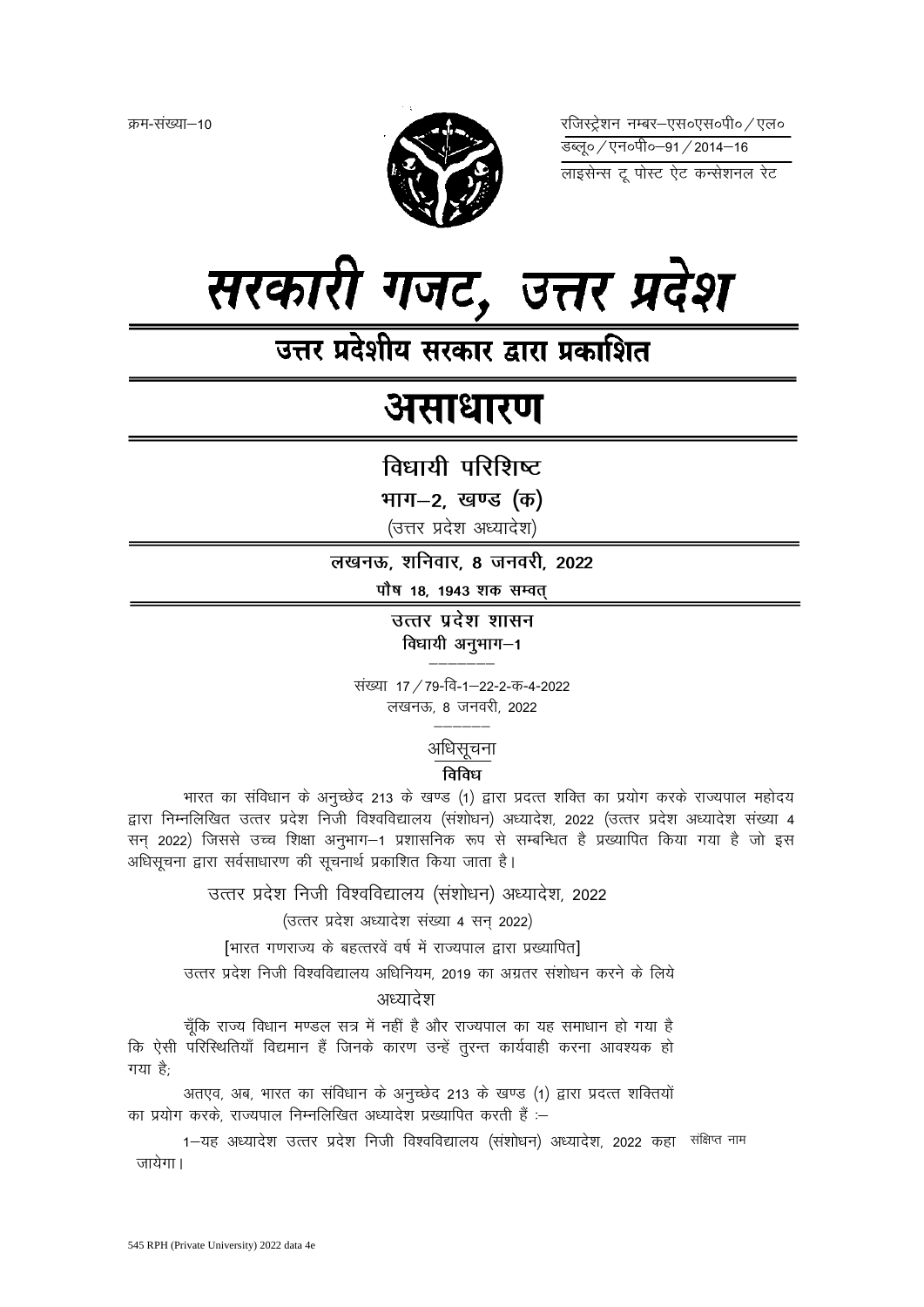उत्तर प्रदेश अधिनियम संख्या 12 सन 2019 की अनुसूची 1 और अनुसूची 2 में संशोधन 2-उत्तर प्रदेश निजी विश्वविद्यालय अधिनियम, 2019 की अनुसूची 1 और अनुसूची 2 में, क्रम संख्या 15 पर, क्रम संख्या 15 की प्रविष्टियां निकाल दी जायेंगी और उक्त अनुसूचियां  $\overline{a}$ तदनसार पनः संख्याकित की जायेंगी: परन्तु यह कि उक्त संशोधन यू0जी0सी0 (समवत विश्वविद्यालय श्रेष्ठ संस्थान) विनियम, 2017 के अधीन पूर्वोक्त अनुसूचियों में क्रम संख्या 15 पर "समवत विश्वविद्यालय श्रेष्ठ संस्थान" के रूप में सूचीबद्ध विश्वविद्यालय की अधिसूचना के दिनांक से प्रवृत्त होगा।

> आनंदीबेन पटेल. राज्यपाल उत्तर प्रदेश।

आज्ञा से. अतूल श्रीवास्तव, प्रमुख सचिव।

#### No. 17(2)/LXXIX-V-1–22-2-ka-4-2022 *Dated Lucknow, January* 8, 2022

 $\overline{\phantom{a}}$ 

————

IN pursuance of the provisions of clause (3) of Article 348 of the Constitution of India, the Governor is pleased to order the publication of the following English translation of the Uttar Pradesh Niji Vishwavidyalaya (Sanshodhan) Adhyadesh, 2022 (Uttar Pradesh Adhyadesh Sankhya 4 of 2022) promulgated by the Governor. The Uchcha Shiksha Anubhag-1 is administratively concerned with the said Ordinance.

#### THE UTTAR PRADESH PRIVATE UNIVERSITIES (AMENDMENT) ORDINANCE, 2022

#### (U.P. ORDINANCE NO. 4 OF 2022)

[*Promulgated by the Governor in the Seventy-second Year of the Republic of India*]

#### AN

#### ORDINANCE

*further to amend the Uttar Pradesh Private Universities Act,* 2019*.*

WHEREAS the State Legislature is not in session and the Governor is satisfied that circumstances exist which render it necessary for him to take immediate action;

NOW, THEREFORE, in exercise of the powers conferred by clause (1) of Article 213 of the Constitution of India, the Governor is pleased to promulgate the following Ordinance :–

Short title 1. This Ordinance may be called the Uttar Pradesh Private Universities (Amendment) Ordinance, 2022.